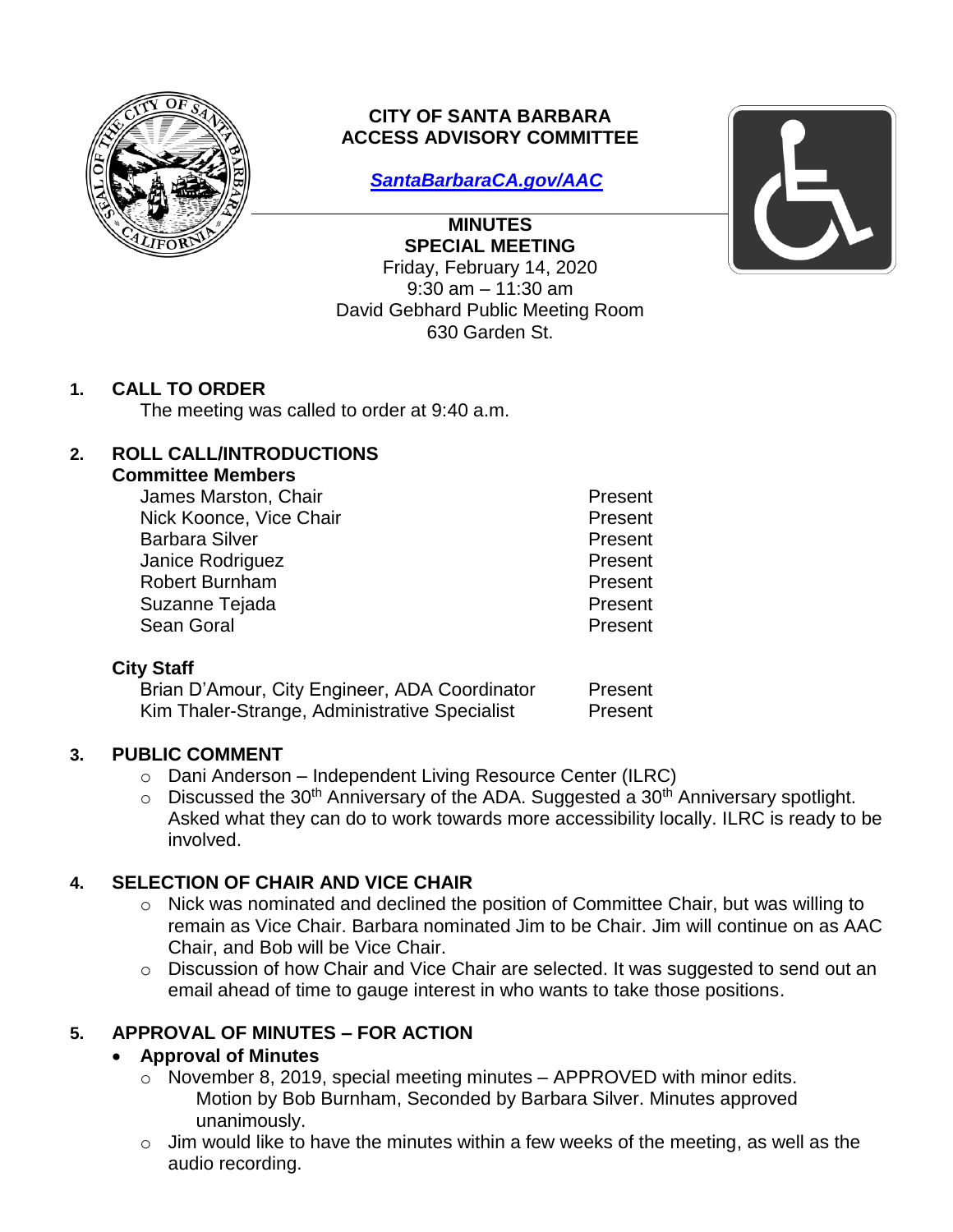### **6. ADA COORDINATOR'S REPORT – FOR INFORMATION**

- Brian presented the ADA Coordinator's Report and reminded the Committee this is for information.
	- o We have an email address for the AAC. Bob would like it publicized. It is already on website. The email address is [ADA@SantaBarbaraCA.gov.](mailto:ADA@SantaBarbaraCA.gov) Committee can distribute as needed. Brian will be able to reply from his work email address.
	- o Update on accessibility improvements on Hollister adjacent to Raytheon.
	- o Annual Report to Council: Hope to have a draft report to the Committee prior to the presentation of the Annual Report in late summer.
		- Possibility of including in the Resolution the possibly of Council member designated as a liaison to the AAC.
	- o An update is planned in Fiscal Year 2021 Budget for the ADA Transition Plan. The funding may be available in Fiscal Year 2021, and priorities could be discussed in the May AAC meeting.
		- The Committee would like to see the Transition Plan on a digital platform with items noted as they are completed.
	- o Mackenzie Dog Park ADA upgrades have been completed.
	- o City Hall Elevator Feasibility Study is done, and the project is in the design phase.
	- o Projects at Fire Stations, 3, 4, and 5, and the Eastside Library were completed over the holidays. Chase Palm Park is still in progress.
	- o Accessible Parking Enforcement
		- A staff member of the Santa Barbara Police Department will come to the next meeting to discuss accessible parking enforcement.

### **7. SUBCOMMITTEE REPORTS - FOR INFORMATION**

Recommendation: That the Access Advisory Committee receive an update from:

- Blue Curb Parking Ad-Hoc Committee (Koonce, Rodriguez, Tejada)
- Valet Parking Ad-Hoc Committee (Marston, Koonce, Silver)
- Sidewalk Ad-Hoc Committee (Marston, Burnham, Koonce)

### **Blue Curb Parking**

- o Identified readily achievable goals for improving existing information on the City's website.
- o Clearly defined with timelines.
- o Recommended a method for managing residential blue curbs.
- o Concerned about lack of enforcement of ADA parking.
- o Parking guides need to be updated, as does the blue curb map on the City's accessibility website, which would include a parking page.
- o Nick is considering asking Council for a moratorium on blue curb removal and give Downtown Parking a copy of this report for comment.
- o Janice will send the Committee's Valet Parking meeting notes to Brian who will talk with Rob Dayton and Victor Garza to get clarification.
- o Staff to forward Blue Curb Parking Initiative DRAFT to Downtown Parking for comment.
- o Committee may ask Council for a moratorium on blue curb parking removal if staff is unwilling to engage in a related discussion.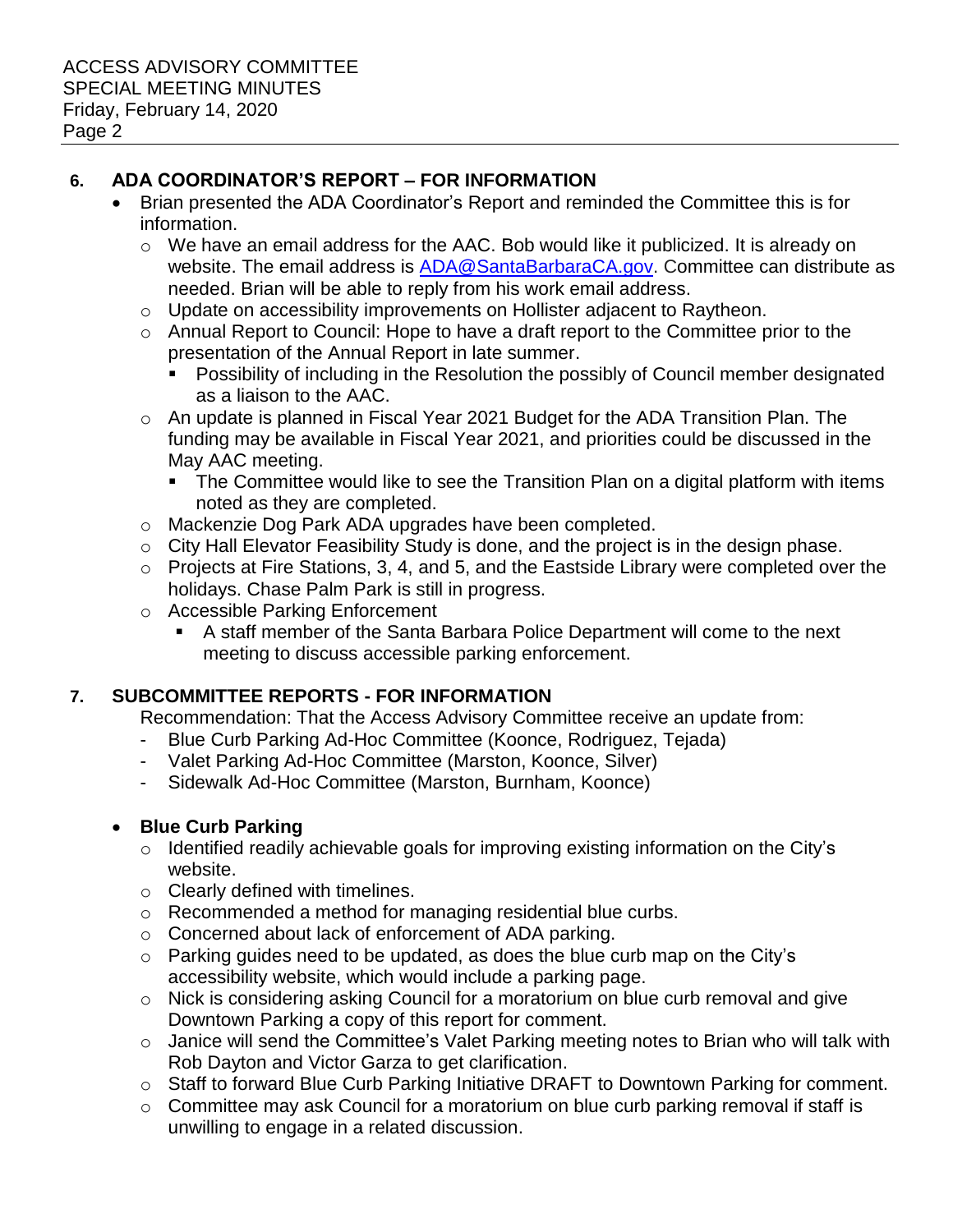o Committee would like to provide suggested changes to the Accessibility webpage content

#### **Valet Parking Committee**

- o City wants to control valet parking, but there is no consensus on implementation.
- $\circ$  There is a plan to put in loading zones in on every block in the downtown plaza area, which will take away parking spots.
- o Valet parking was to send information to the committee; not yet received.

#### **Sidewalk Committee**

- o Corner of State and Alamar was redesigned with curb cuts for more visibility.
- o Issues were fixed at Raytheon when two curb cuts were installed.
- o There is a report on ADA compliance for encroachment permits related to outdoor dining. City issues permit for chairs and tables through the Outdoor Dining Program that is managed by the Engineering Division.
- o James Dewey is the Streets Operations and Infrastructure Manager, and Committee members may email him at [Request@santabarbaraca.gov](mailto:request@santabarbaraca.gov) to report issues related to streets.
- o Concern about room in outdoor dining areas. Brian said plans are reviewed, approved and looked at to assure compliance.
- o Discussed removing newsstands. Jim will look into those.
- o There is a desire by the Committee to review and remove any unnecessary clutter in the Public Right of Way to allow an accessible path of travel in the downtown area.
- o ILRC wanted to highlight new improvements; Jim Dewey sent them a press released with will be publicized in the ILRC's newsletter.
- o Jim sent an email to Mike Wiltshire regarding the "Little Libraries" and ADA.
- o Comment by Will Rehling: Thinks it is great that the Committee works through the subcommittee process and works to connect with City staff.

# **8. ADA COORDINATOR ANNUAL REPORT TO COUNCIL: - FOR DISCUSSION**

o Brian D'Amour presented a report to the Committee about the Annual Report, including the history, recent activities, and continuation of providing accessibility input on Capital Projects. The last Report was presented to Council in July of last year; Mike Wiltshire had discussed revising the Resolution, work on Downtown parking, and path of travel in the right of way. B

### **9. CAPITAL IMPROVEMENT PROGRAM PROJECT UPDATE – FOR INFORMATION**

- o Brian gave an update on the Capital Improvement program. Completed projects include:
	- **Pavement Maintenance**
	- **Nission Street**
	- La Cumbre Road, Phase 2
	- State/Alamar
	- **Las Positas/Modoc Multi Use Pathway**
	- **State Street Undercrossing**
	- **Downtown De La Vina Safe Crosswalks**
	- **Buffered Bike Lanes**